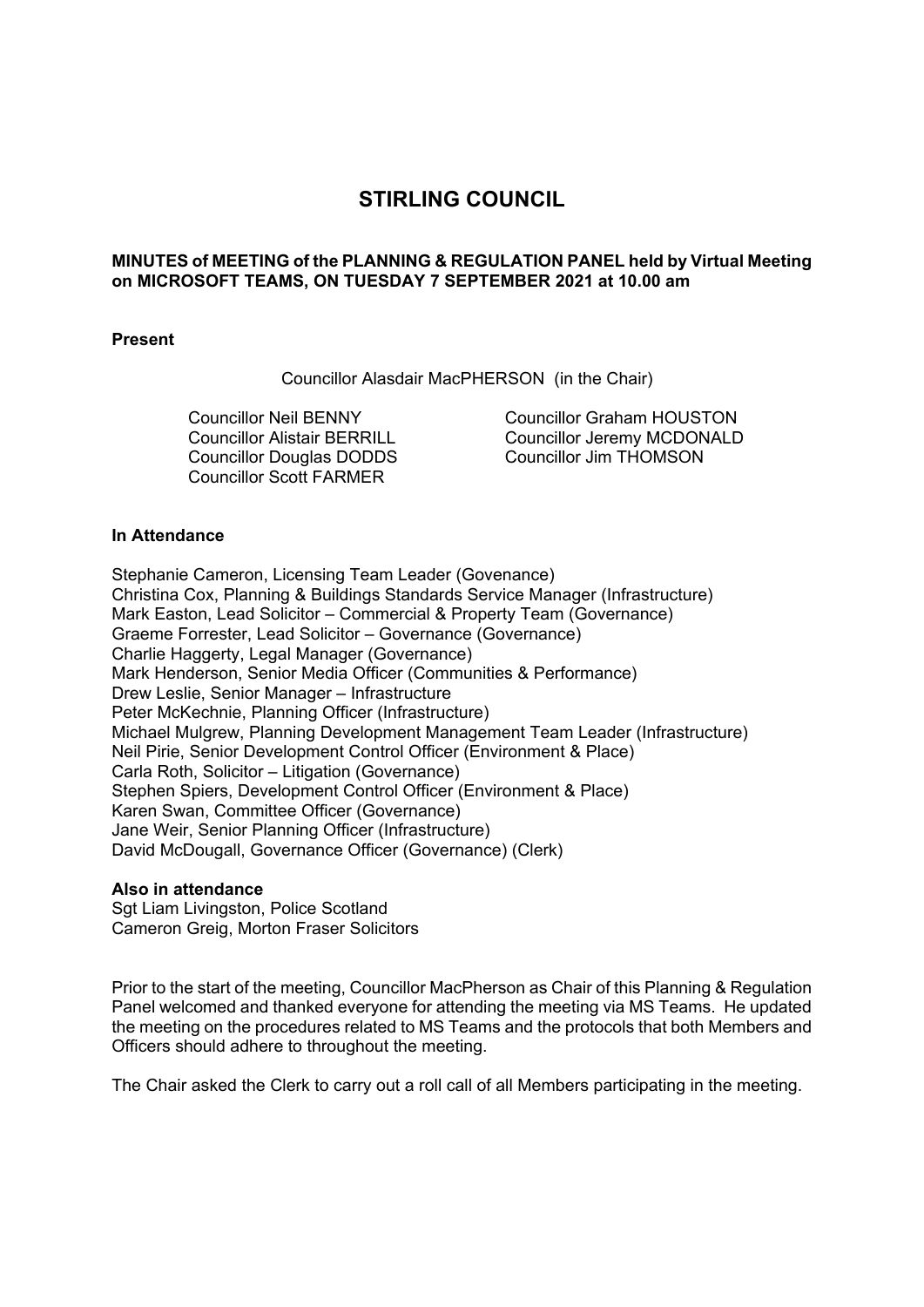#### **PL386 APOLOGIES AND SUBSTITUTIONS**

Apologies were submitted on behalf of Councillor Danny Gibson. No substitute Member was in attendance on his behalf.

### **PL387 DECLARATIONS OF INTEREST**

There was no declaration of interest.

## **PL388 URGENT BUSINESS BROUGHT FORWARD BY THE CHAIR**

There were no items of urgent business brought forward.

#### **PL389 MINUTES**

The Minutes of the Planning & Regulation Panel held on 3 August 2021 were submitted for approval.

#### **Decision**

The Planning & Regulation Panel approved the Minutes of the Meeting on 3 August 2021 as an accurate record of proceedings, noting the following amendment at PL385 Park of Keir – Recommendation, to state:-

The Planning & Regulation Panel noted:

- 1. the contents of the report and
- 2. the terms of the S75 Agreement found at Appendix 1 to the report.

Councillor MacPherson as Chair of the Planning & Regulation Panel updated the meeting on the procedures related to MS Teams Hearing process and the protocols that all should adhere to throughout the next two items.

### **PL390 PROPOSED ROADSIDE SERVICES COMPRISING PETROL FILLING STATION (SUI GENERIS), TRUCK STOP, RESTAURANTS AND DRIVE-THRU (CLASS 3/SUI GENERIS), AMENITY BUILDING (CLASS 1 & 3 AND ANCILLARY USES), LANDSCAPING, ACCESS AND ANCILLARY WORKS/LAND SOME 500 METRES SOUTH WEST OF BALHALDIE FARM DUNBLANE – GB GROVE LTD – 19/00243/PPP – HEARING**

A report submitted by the Senior Manager – Infrastructure detailed that the Planning & Building Standards Manager had referred an application to the Planning & Regulation Panel. In accordance with the Council's scheme of delegation procedures, the application proposed a Major Development under the Town and Country Planning (Hierarchy of Developments) (Scotland) Regulations 2009 due to the size of the application site.

A Hearing request had been received in line with procedures.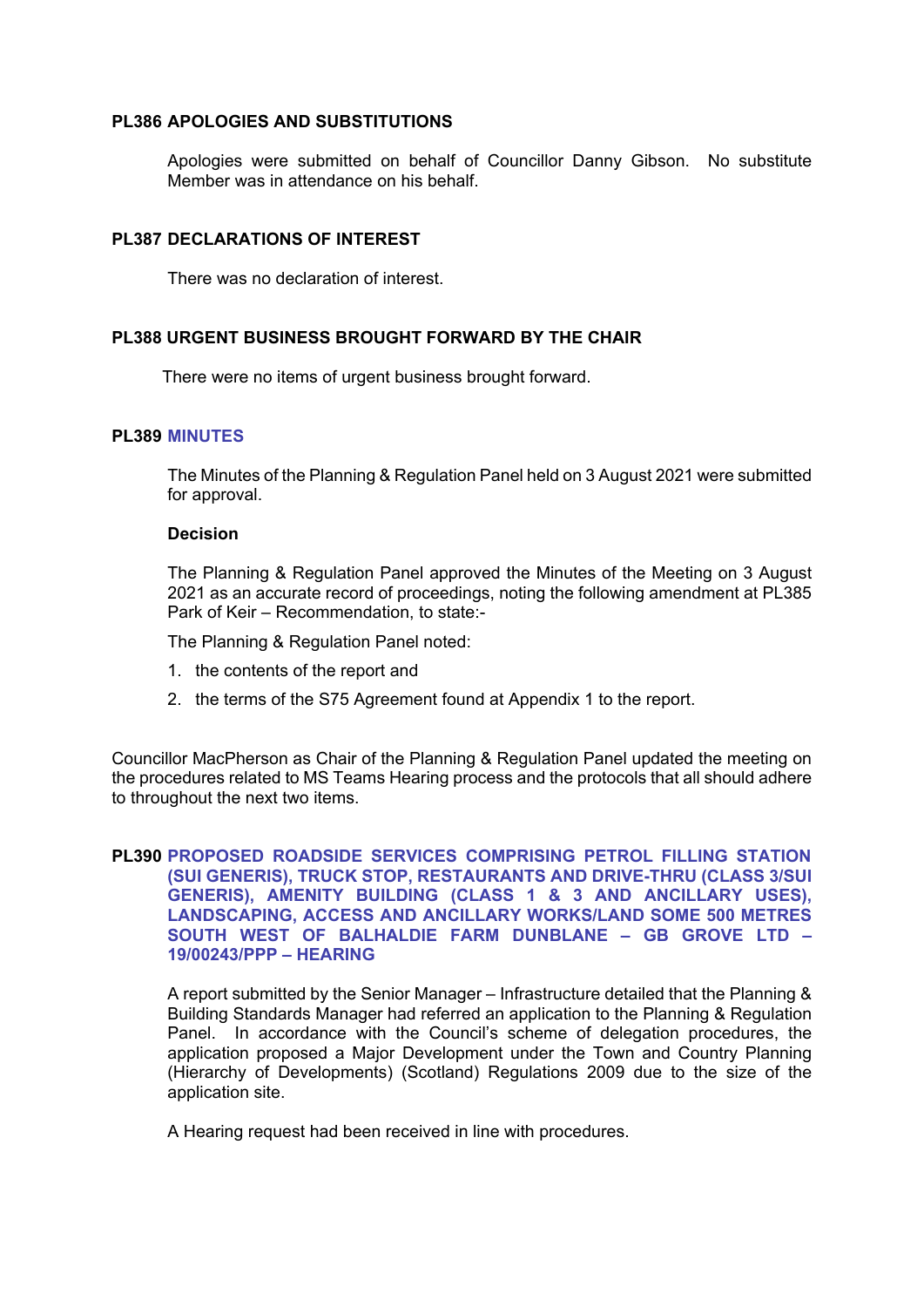It was not considered that the application was significantly contrary to the vision or spatial strategy of the Stirling Local Development Plan 2018 and was not required to be referred to Pre-Determination Committee Hearing/Meeting of Stirling Council.

The report formed the Report of Handling for the planning application in compliance with the Town and Country Planning (Development Management Procedure) (Scotland) Regulations 2013.

The Planning Development Management Team Leader introduced the report and updated Members with the presentation of maps of the proposed site.

#### Applicant's Agent

Kerri McGuire, Graham + Sibbald, presented her case on behalf of her client, GB Grove Ltd, in support of the application.

The applicant thanked the Chair for the opportunity to address Elected Members and the Panel. GB Grove Ltd, was a long-established developer and operator of roadside services throughout the UK and had a proven track record in Scotland with services in Glasgow, Lanarkshire and Ayrshire.

In respect of material considerations in support of the Planning Application, there were no objections to the proposed development from any statutory consultee. The proposal was a roadside services development and by virtue of its nature, a roadside location was required. The site would provide a service station and associated facilities for existing traffic traveling north and would provide a safe place to rest and refuel and recharge. The proposal would complement the existing Shell services on the southbound side of the A9.

Roadside services development such as this proposal were required along main transport routes to support the transition to electric vehicles. This proposed development included the provision of 58 electric charge points and would be designed to allow for further charge points to be added to meet growing demand. ChargePlaces Scotland identified that in 2020 Stirling had a total of 55 EV charge points. The proposed development would significantly increase provision in Stirling.

The development would also increase and improve truck stop provision within Stirling. It would provide 50 spaces for HGV's and safe amenities for drivers to rest overnight. In addition, the development could provide electric charging facilities for HGV's to support the transition to electric vehicles. The scale of HGV charging spaces meant that these could not be easily accommodated within settlements.

The development would bring significant economic benefits through the creation of circa 54 jobs by capturing passing trade and it would provide electric charging facilities to ease transition away from fossil fuels. It had been accepted that the facility would serve the needs of a variety of road users, including tourists traveling to or through Stirling.

In respect of the Officers recommendations for refusal, the report noted that the site was not identified in the LDP, not all proposals and uses would be specially identified within an LDP. It was also noted, that there were no specific polices within the LDP for roadside services and that the Regional Transport Strategy identified a requirement to explore opportunities for improved lorry parking.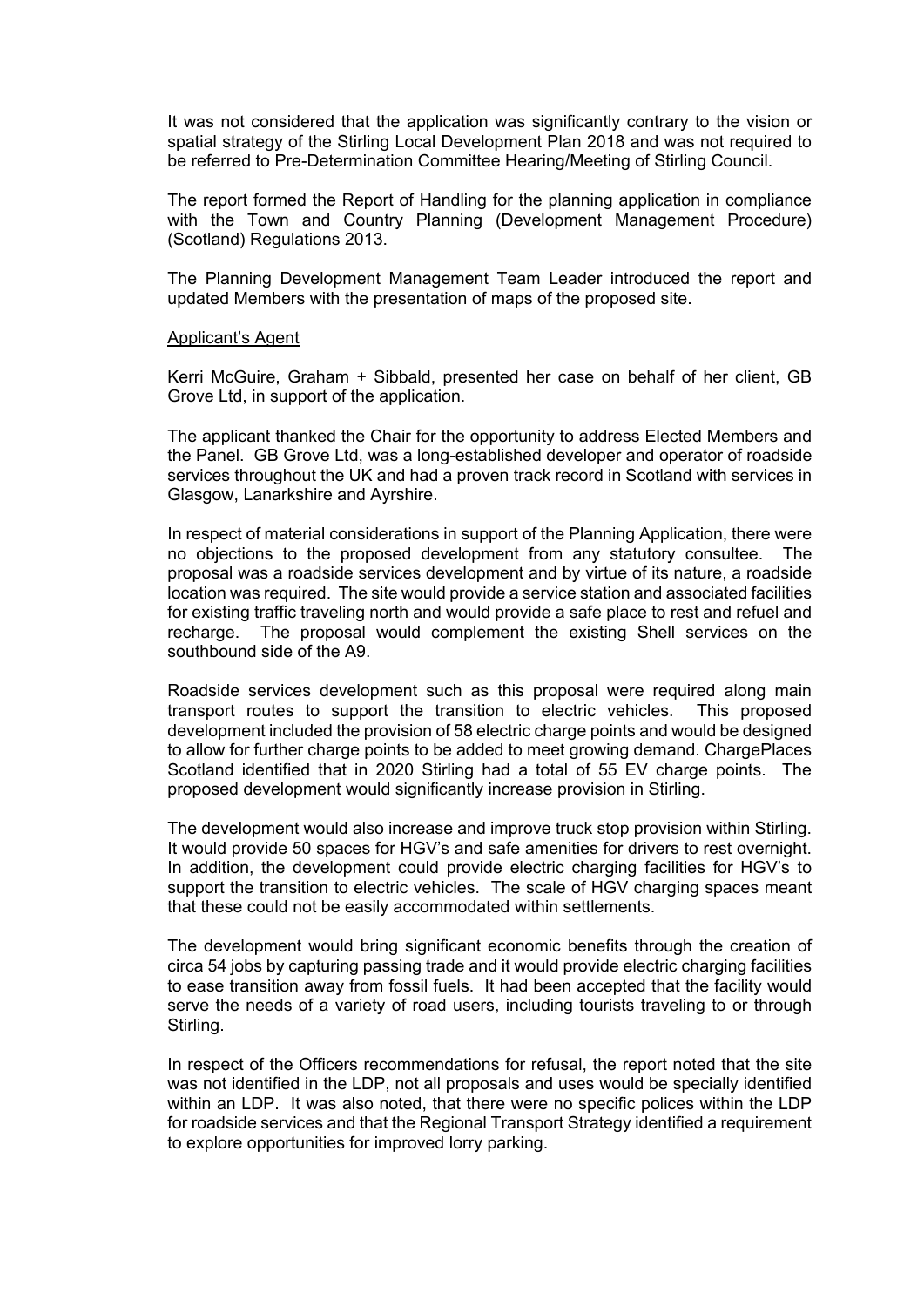The proposal would include a very limited retail offer that would be ancillary to the roadside services. The range of goods sold would be restricted and the scale of any retail element could be controlled by conditions. The development would serve the existing traffic on the A9 and would not generate footfall, as the site was not for recreational activity, and should be assessed on its own merits.

The fundamental purpose of a roadside services was to provide a facility for existing road users. The vast majority of trips would be 'pass-by' trips for cars already using the A9. The development would be sustainable as it was located on a key transport corridor and would bring additional benefits in the form of a significant number of EV charging points and would therefore accord with National policy requirements and targets.

The woodland previously felled and was a cleared site, had been undertaken in accordance with the Felling Licence. Scottish Forestry had assessed the development in accordance with the Control of Woodland Removal Policy and had no objection. The landowner was Reo Stakis Charitable Foundation, which had agreed a replanting and compensatory planting plan with Scottish Forestry.

In conclusion, the Officers had confirmed that the proposed development was not significantly contrary to the Development Plan and that granting consent would not undermine the vision and spatial strategy of the plan. The reasons for refusal were not clearly justified, as required in planning legislation. GB Grove Ltd had demonstrated the planning policy and material considerations in support of this development and requested that Elected Members approve this application.

The applicant thanked the Panel Members for their time and would be happy to answer any questions.

The Chair thanked Kerri McGuire for her presentation.

#### **Objector**

Jo Macdonald presented her case on behalf of Dunblane, Ashfield, Kinbuck and Glassingall communities in objection to the application.

With 99 objections, this application had united the Dunblane, Ashfield, Kinbuck and Glassingall communities.

In August 2020, concerns about road safety were raised. Transport Scotland wanted development to be phased with a safety audit after phase 1. Stirling Council advised there could be no phasing, the application was either approved or rejected. Transport Scotland's concerns were weaving lorries conflicting with farms accesses, pedestrians crossing the A9 by foot to catch buses, and traffic using breaks in the central reserve to u-turn. As Dunblane had no petrol station, the developer had suggested that the development would be a community asset even though U-turning traffic and lorries reaccessing the southbound carriageway was a huge concern.

Since August 2020, there had been another fatality and in a separate incident, a lorry driver gave evidence at Perth Sheriff Court on how he had the choice of swerving and killing people in the outside lane or breaking and hoping he did not die. Most recently, a car exiting Subway was spun onto the southbound carriageway and thankfully, the traffic managed to stop.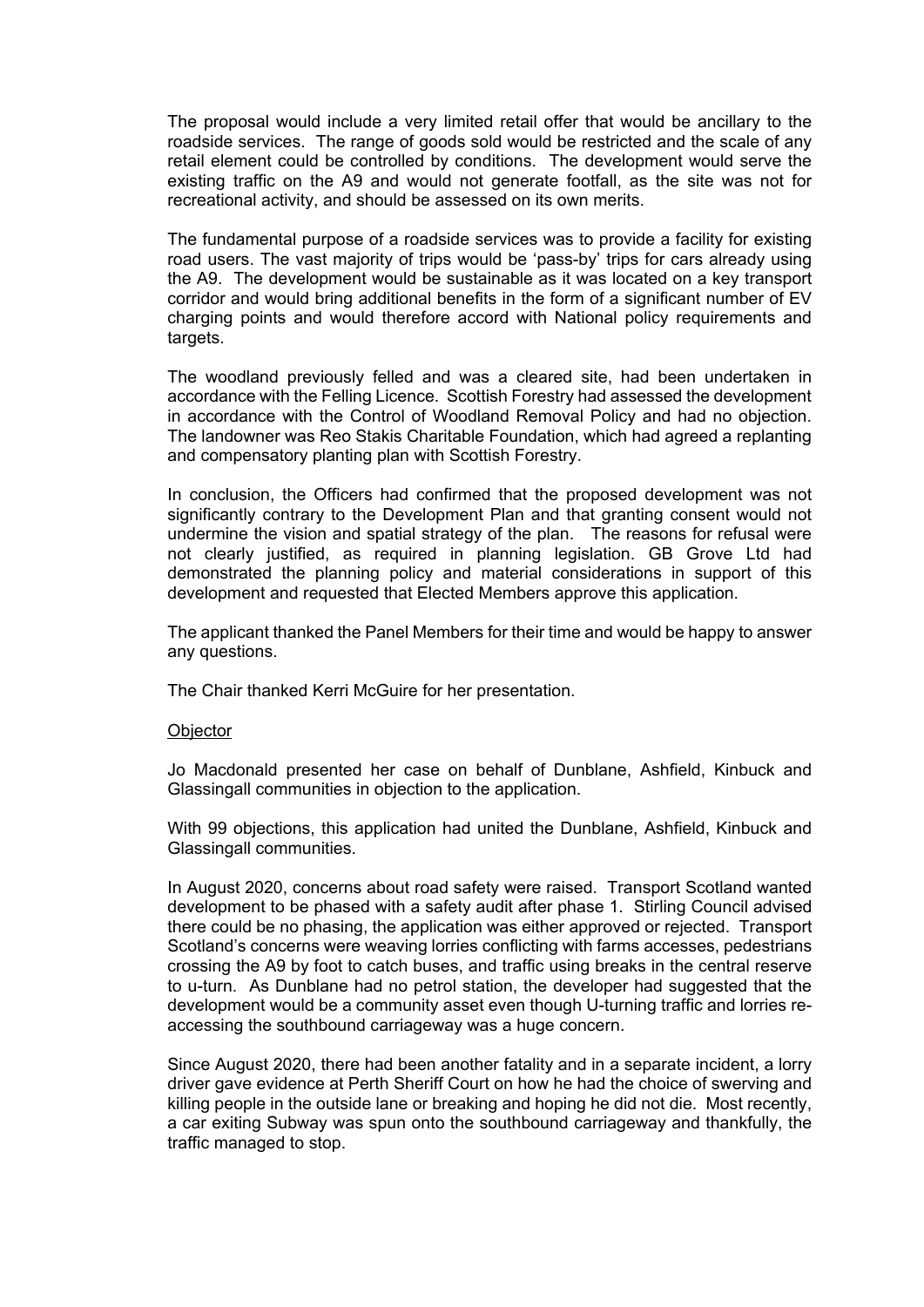On the Sheriffmuir Battlefield, the Battlefield Trust and the Scottish Battlefield Trust objected to the proposed development on the basis it would obliterate this sightline. The site was a unique opportunity to enhance a historic site of international importance at little cost to taxpayers being a real economic and tourism opportunity for Stirlingshire.

Numerous objections from local businesses had been received, setting out how their businesses would be adversely impacted, tourism businesses blighted by an industrial site in a countryside location, farmers concerned about the impact to farming and harvesting activities and family-owned bars, shops and restaurants losing passing trade.

As Stirlingshire already had adequate roadside services, drive-thru restaurants and truck stops, by definition, this development would displace business from these existing businesses. All of which were located within Stirling's core area.

What economic and tourism benefits would there be for local businesses if there were services located as you exit Stirlingshire which would allow visitors to by-pass the region, drawing business away from town centres and put at risk existing jobs in Stirling Council area.

Scotland introduced bold policies, phasing out fossil fuel cars and increasing targets for transporting freight by rail. The application was for a new truck stop and petrol station even when Transport Scotland, Stirling Council and the Scottish Reporter established that this infrastructure is not required by national, regional or local transport strategies.

A development where little economic benefit would stay in the area, a development hich would put at risk many existing family-owned businesses and would damage important historic assets would go against the entire ethos of the local development plan.

The Dunblane, Ashfield, Kinbuck and Glassingall communities asked that the panel take account of their mounting concerns on road safety, economy and tourism and placemaking, and vote against this planning application.

The Chair thanked Jo MacDonald for her presentation.

In response to Members questions, the Lead Solicitor – Governance confirmed that a briefing note had been issued to Members following the legal challenge that had taken place and that it was not a planning consideration.

The Planning Development Management Team Leader clarified that road safety issues such as U-turns, signage and conditions fell under Transport Scotland. Previously Transport Scotland had requested that an audit take place only once the site was in development. Road safety audits could only be requested by Transport Scotland.

Councillor Jeremy McDonald moved that the application be deferred until Transport Scotland had produced Road Safety details.

With no seconder, Councillor Jeremy McDonald asked for his dissent to be recorded.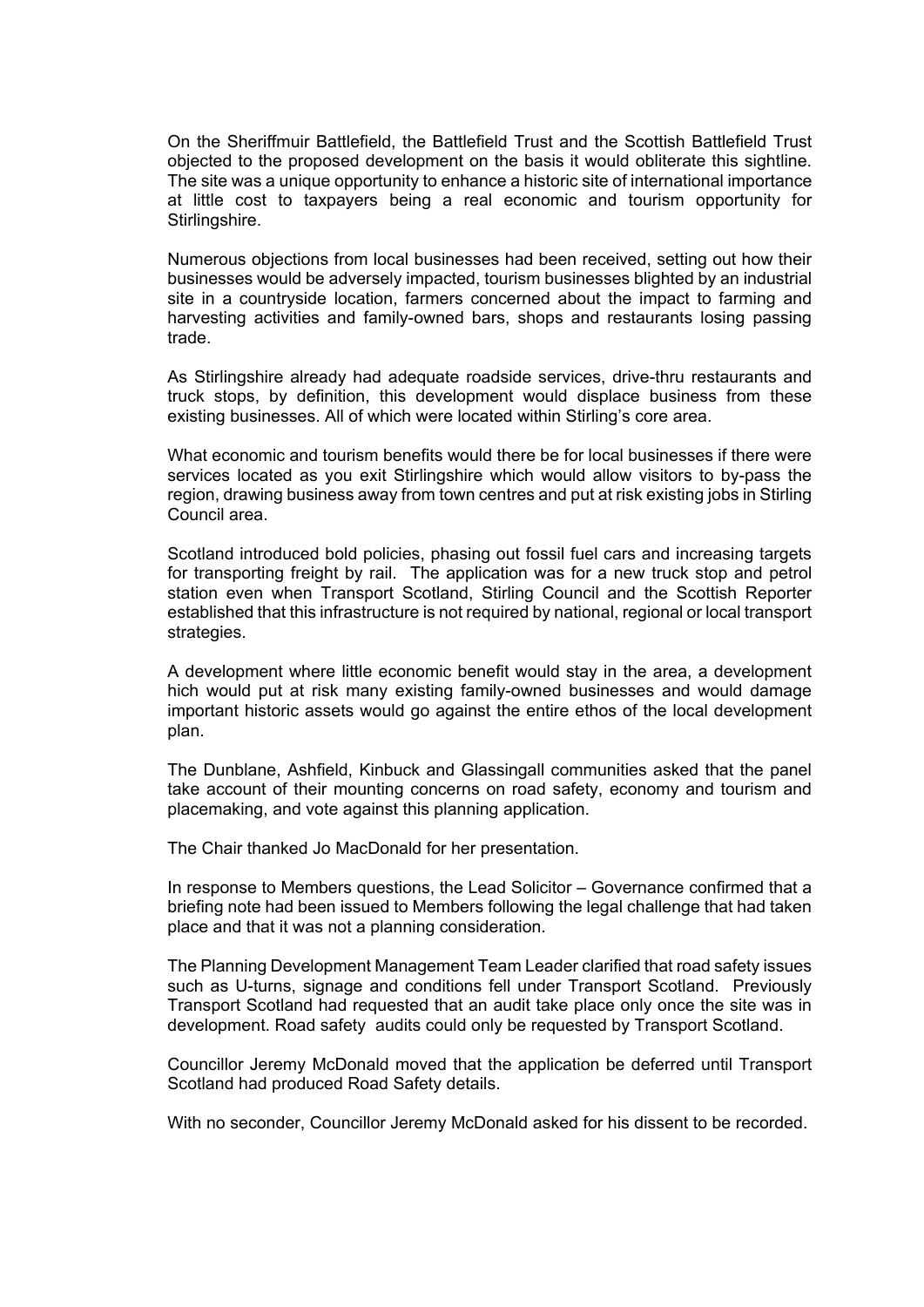### **Decision**

The Planning & Regulation Panel agreed to refuse the application for the following reasons:

- 1. the proposed development was contrary to Primary Policy 3: Provision of Infrastructure, in a particular criterion (b), as the site was not identified as being land required for the provision of identified or anticipated infrastructure in either national, regional or local transport strategies or through the LDP DPMTAG Transport Appraisal;
- 2. the proposed development was contrary to Primary Policy 1: Placemaking of the Stirling Local Development Plan 2018 as it was not located to reduce the need to encroach onto a greenfield site and did not utilise vacant or under-used land and buildings within settlements. Nor did it safeguard or enhance the area's natural heritage;
- 3. the proposed development was contrary to Policies 2.6: Supporting Town Centres and 2.7: Retail and Footfall Generating Uses as the development was not located within an identified network centre;
- 4. the proposed development was contrary to Policy 2.9: Economic Development in the Countryside as it was not based on a recreational activity that required a site specific need for a countryside location;
- 5. the proposed development was contrary to Primary Policy 4: Greenhouse Gas Reduction, in particular criteria (a) and (b), as the development was not in sustainable location and encouraged reliance on the private car; and
- 6. the proposed development was contrary to Primary Policy 10: Forestry, Woodlands and Trees as the development did not protect existing woodland and did not meet the criteria for removal set out in The Scottish Governments Control of Woodland Removal policy.

(Reference: Report by Senior Manager – Infrastructure, dated 25 August 2021, submitted)

> The Chair adjourned the meeting at 10.36am to allow Applicant's Agent and Objector to leave the meeting.

> The Meeting reconvened at 10.38am, noting All Elected Members, previously noted, present.

### **PL391 PROPOSED ERECTION OF DETACHED DWELLING HOUSE IN GARDEN GROUND. AT GARDEN GROUND NORTH OF 40 CASTLE ROAD, CAUSEWAYHEAD, STIRLING - MR PAUL BYRNE - 21/00560/FUL – HEARING**

A report by the Senior Manager – Infrastructure was submitted that detailed the proposal was being considered by Planning & Regulation Panel as the development had received more than five objections and required determination by Planning & Regulation Panel in accordance with the Council's Scheme of Delegation for determining planning applications.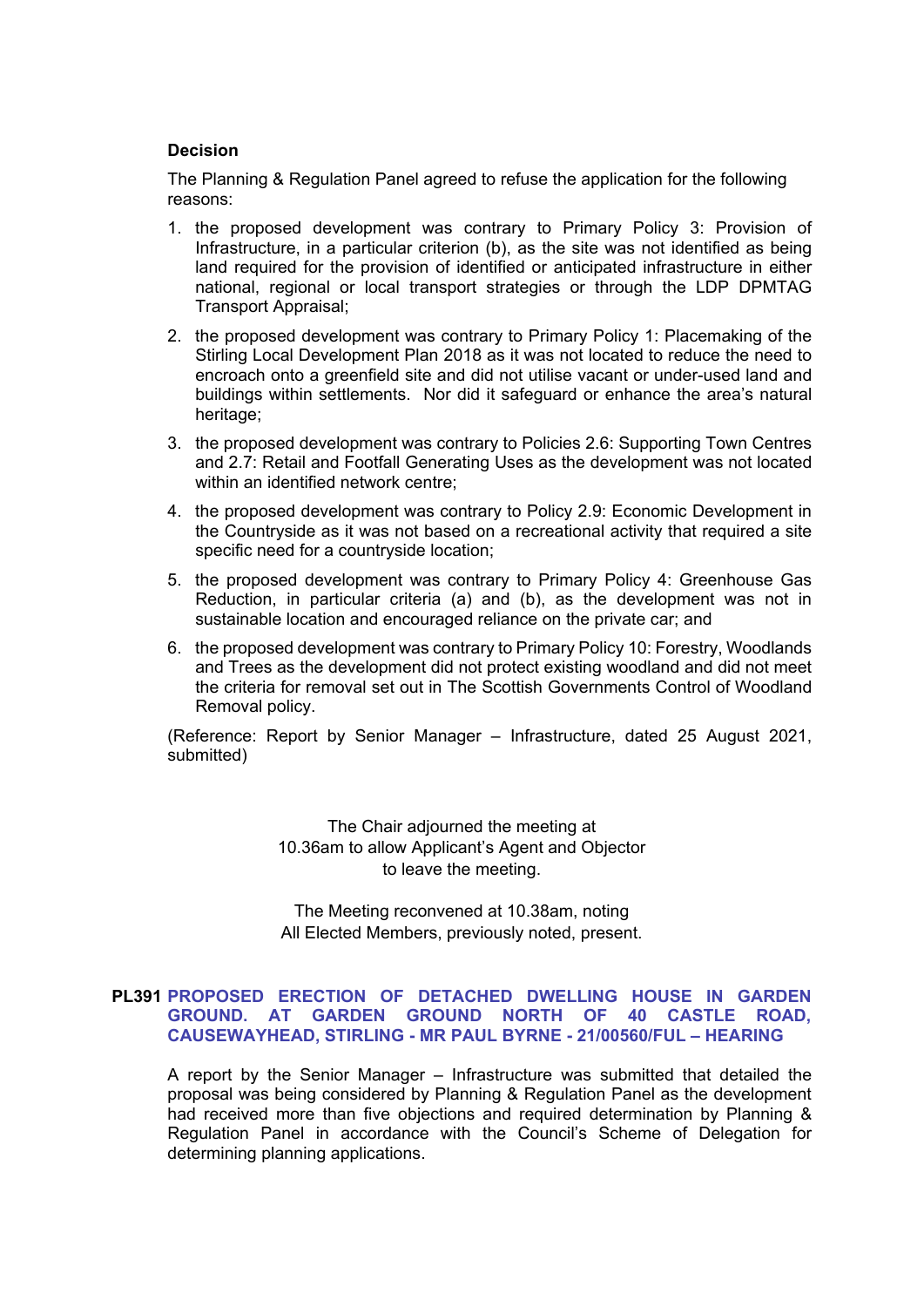A Hearing request had been made within timescales according to procedure in order to have the opportunity to address the Panel.

The report formed the Report of Handling for the planning application in compliance with the Town and Country Planning (Development Management Procedure) (Scotland) Regulations 2013.

The Planning Development Management Team Leader advised the Panel that the report was due to be taken as a Hearing as it had been requested. When applicant and objectors had been notified, no response to speak was received by either. In the absence of relevant parties, the report would be managed through Panel meeting as a normal planning application for determination.

The Planning Development Management Team Leader introduced the report and updated Members with the presentation of maps of the proposed site.

In response to a Members question, the Planning Development Management Team Leader indicated that the height in relation to the scale & design of the application was roughly 1 metres difference although would have to seek clarity on exact measurement.

The Panel agreed that an adjournment to allow exact measurements to be confirmed would be prudent.

> The Chair adjourned the meeting at 11.45am to allow the Planning Development Management Team Leader to clarify details requested.

The Meeting reconvened at 10.50am, noting All Elected Members, previously noted, present.

The Planning Development Management Team Leader confirmed that the height difference was 1.5 metres, which was noted by Members as a substantial difference from the existing building within the street.

#### Motion

The Planning & Regulation Panel agrees to approve the application, subject to the conditions set out at Appendix 1 to the report.

Moved by Councillor Alasdair MacPherson, seconded by Councillor Neil Benny.

#### Amendment

The Planning & Regulation Panel agrees to refuse the application due to the scale and massing presented by the proposals over 2 storeys that would have a significant adverse impact on the character of the streetscape in the vicinity.

Moved by Councillor Jim Thomson, seconded by Councillor Graham Houston.

On the roll being called, the Members present voted as follow:-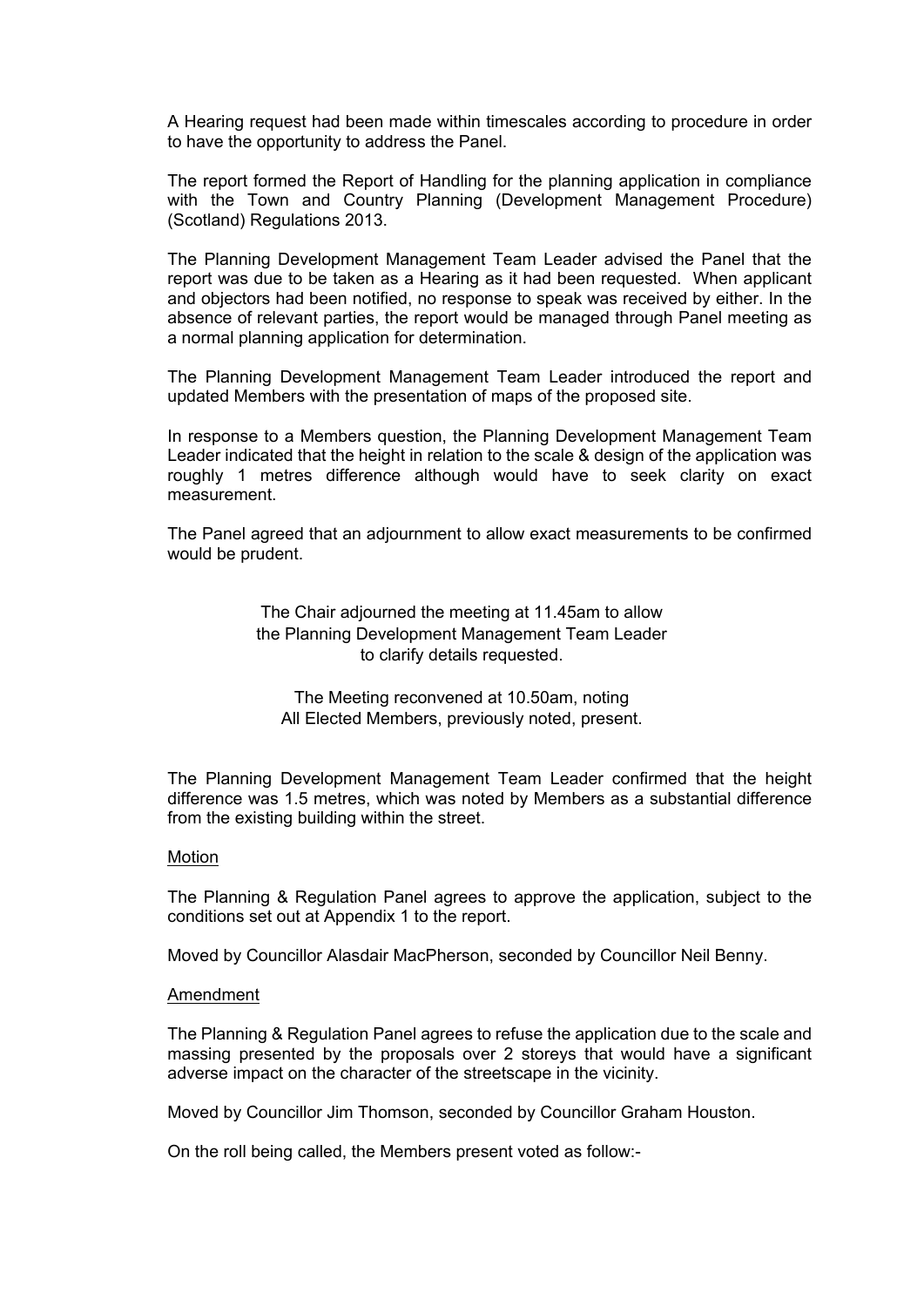| For the Amendment (4)     | <b>Councillor Douglas Dodds</b><br><b>Councillor Scott Farmer</b><br>Councillor Graham Houston<br>Councillor Jim Thomson |
|---------------------------|--------------------------------------------------------------------------------------------------------------------------|
| Against the Amendment (3) | <b>Councillor Neil Benny</b><br><b>Councillor Alistair Berrill</b><br>Councillor Alasdair MacPherson                     |
| Not Voting                | <b>Councillor Jeremy McDonald</b>                                                                                        |

The Amendment was carried by 4 votes to 3 votes with 1 not voting and became the Substantive Motion.

On the roll being called for the Substantive Motion, the Members present voted as follows:-

| For the Substantive Motion (4)     | <b>Councillor Douglas Dodds</b><br><b>Councillor Scott Farmer</b><br>Councillor Graham Houston<br>Councillor Jim Thomson |
|------------------------------------|--------------------------------------------------------------------------------------------------------------------------|
| Against the Substantive Motion (3) | <b>Councillor Neil Benny</b><br><b>Councillor Alistair Berrill</b><br>Councillor Alasdair MacPherson                     |
| Not Voting                         | <b>Councillor Jeremy McDonald</b>                                                                                        |

The Substantive Motion was carried by 4 votes to 3 votes with 1 not voting.

#### **Decision**

The Planning & Regulation Panel agreed to refuse the application due to the scale and massing presented by the proposals over 2 storeys that would have a significant adverse impact on the character of the streetscape in the vicinity.

(Reference: Report by Senior Manager - Infrastructure, dated 26 August 2021, submitted)

### **PL392 APPROVAL OF MATTERS SPECIFIED IN CONDITIONS 1, 2, 3, AND 6 OF PLANNING PERMISSION IN PRINCIPLE 14/00783/PPP FOR RESIDENTIAL DEVELOPMENT AND ASSOCIATED INFRASTRUCTURE AT LAND ADJACENT TO NORTH OF BEARSIDE HOUSE AND SOUTH OF CLAYHILL COTTAGE, POLMAISE ROAD TO CARRON RESERVOIR, STIRLING, STIRLING - BDW TRADING LTD - 21/00206/MSC**

A report submitted by the Senior Manager – Infrastructure that detailed Matters Specified by Conditions (MSC) approval was sought to build housing and associated infrastructure at land adjacent to north of Bearside House and south of Clayhill Cottage, Polmaise Road to Carron Reservoir, Stirling.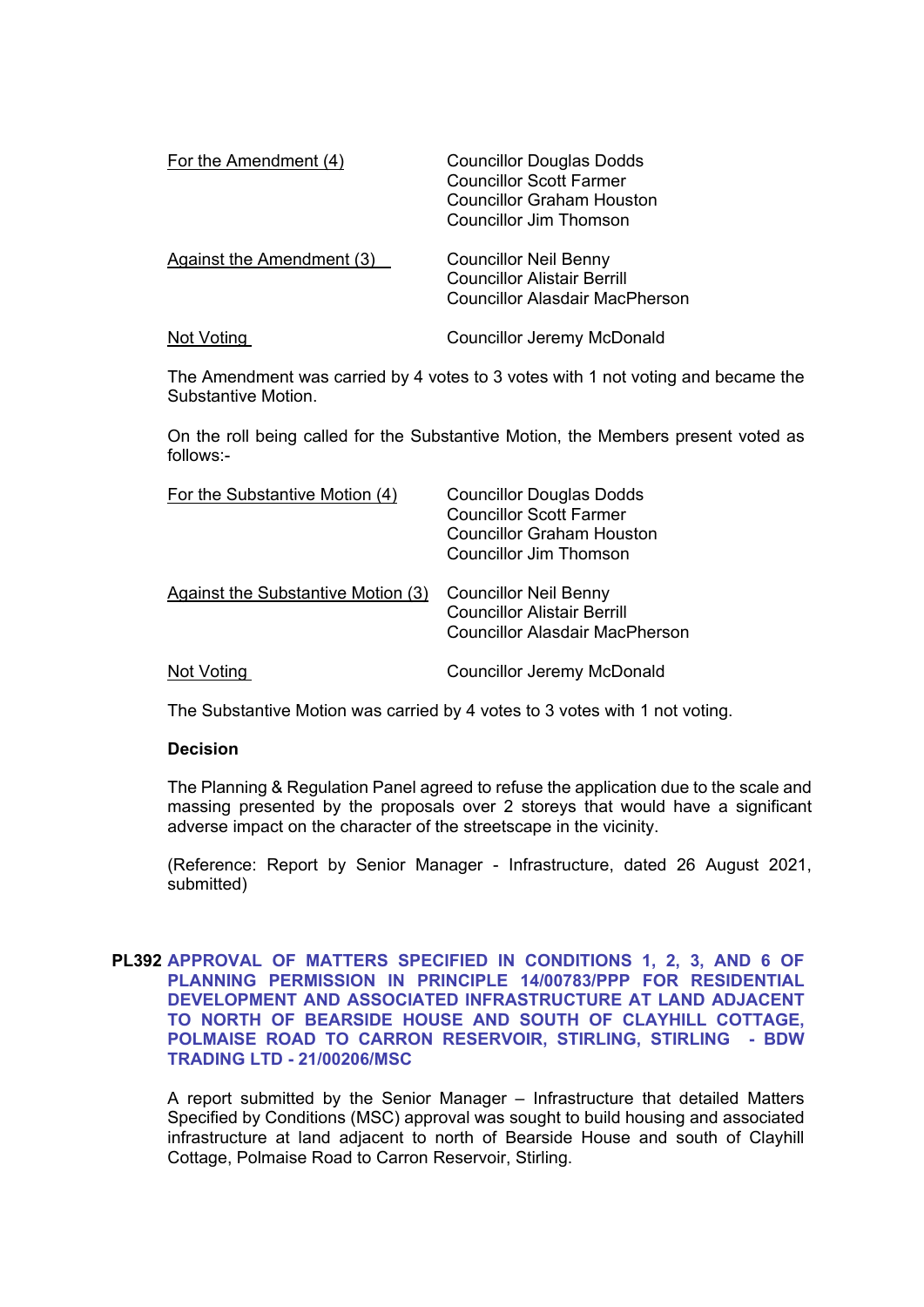The application site was an allocated Local Development Plan (LDP) site to the east of Cambusbarron along Polmaise Road, which also had established residential approval through appeal, following the refusal of application 14/00783/PPP.

The application sought the Planning & Regulation Panel's approval of the information submitted to address the MSC conditions one to three and six of approved application 14/00783/PPP. This approval was also subject to a planning obligation to cover the necessary contributions such as education and roads. The relevant conditions had been listed in the description of the development.

The submission was not a planning application but the second part of the two-stage planning permission in principle process. The detailed matters considered under Conditions one to three and six were primarily in accordance with the Stirling Council Development Plan Oct 2018. The proposed designs, layout, landscaping and roads requirements (subject to further conditions set out at Appendix 1) were all acceptable. In addition, conditions four, five, seven and eight were discharged. These conditions were not MSC conditions and the discharge of these conditions was delegated to officers.

Whilst an application for approval of matters specified in conditions did not fall into national, major or local categories, under the terms of the Town and Country Planning (Hierarchy of Developments) (Scotland) Regulations 2009, the Council had generally brought these matters to Panel for approval.

The report formed the Report of Handling for the planning application in compliance with the Town and Country Planning (Development Management Procedure) (Scotland) Regulations 2013.

The Senior Planning Officer introduced the report and updated Members with the presentation of maps of the proposed site.

In response to Members questions, the Senior Planning Officer clarified that the number of houses on the site was within the prescribed amount detailed in the Local Development Plan. He also confirmed that renewables such as electric power charging points and solar panels were part of Conditions attached to the application.

#### **Decision**

The Planning & Regulation Panel agreed to approve the application subject to the conditions set out within Appendix 1 to the submitted report.

(Reference: Report by Senior Manager – Infrastructure, dated 26 August 2021, submitted)

The Chair adjourned the meeting at 11.35am to allow for a break and for the Licensing Team Leader to access the meeting.

> The Meeting reconvened at 11.50am, noting All Elected Members, previously noted, present.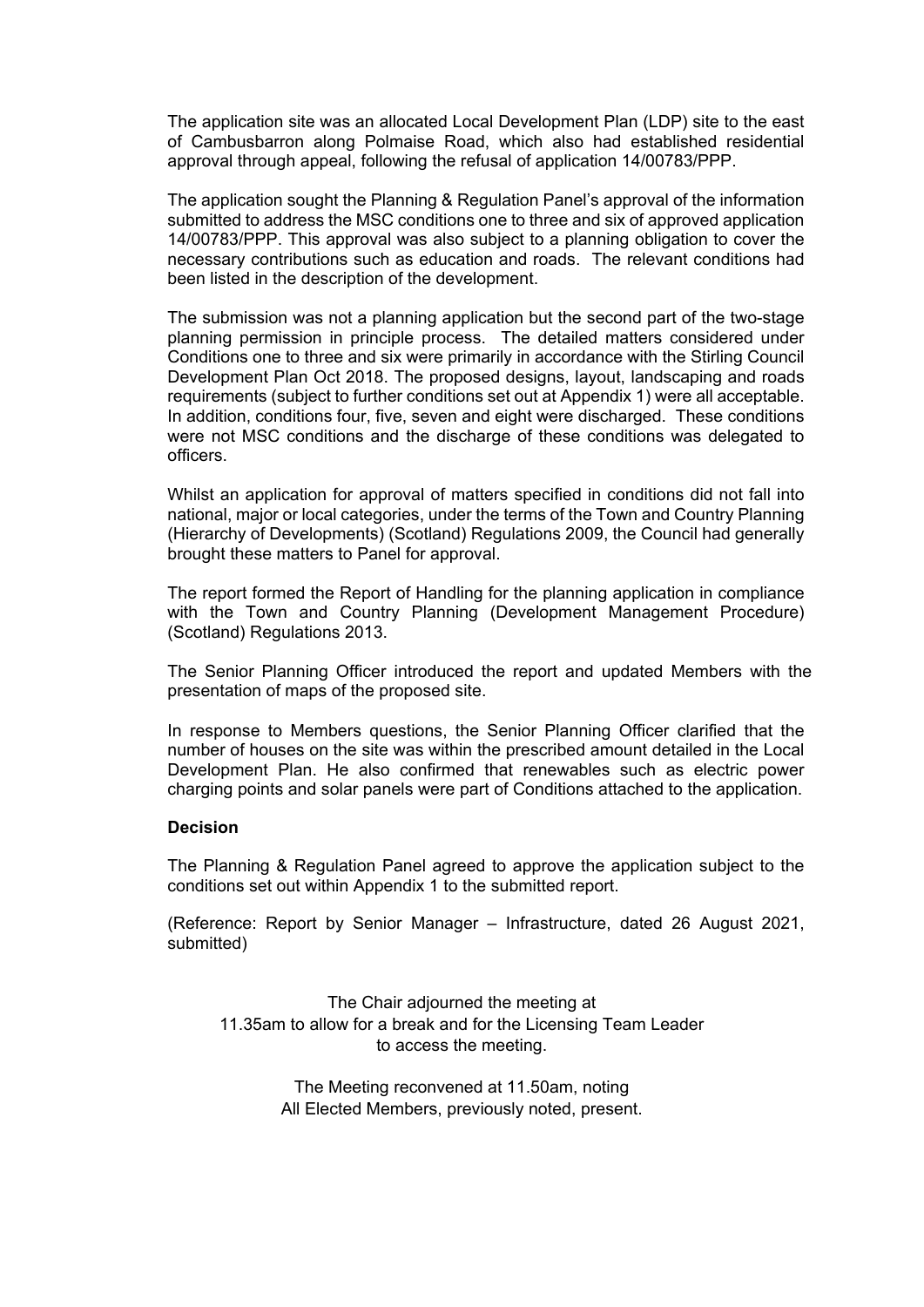### **PL393 VARIATION TO TAXI VEHICLE CONDITIONS FOR RURAL PLATE**

The Chief Officer – Governance submitted a report that detailed that an application had been received to remove the condition attached to taxi vehicle licence TV72® that restricted trading to a specified locality.

The licensing authority had exercised its power to cap the number of taxi vehicle operator's licences granted within its area. The cap was currently set at 77. The cap only applied to taxi vehicle licences and did not apply to private hire car licences.

There was special provision within that cap for taxis that were licensed to operate in rural areas. Currently there were 11 licences in this category. All of these rural licences had a condition that the taxi operator may not ply for hire within 5 miles of Stirling city centre.

Six of the rural licences also had a condition restricting operation more specifically to a locality, including Aberfoyle (1), Drymen (2) and Dunblane (3).

Taxi vehicle licence TV72® was granted in May 2016 and was restricted to the Dunblane area.

#### **Decision**

The Planning & Regulation Panel agreed to approve the variation requested in respect of taxi vehicle licence number TV72®.

(Reference: Report by Chief Officer - Governance, dated 25 August 2021, submitted)

#### **PL394 REMOVAL OF LOCALITY RESTRICTION ON RURAL TAXI PLATES**

A report was submitted by the Chief Officer – Governance for the Planning & Regulation Panel to consider the legality and enforceability of conditions attached to certain taxi vehicle operator's licence restricting operation to a specified rural locality and seek delegated authority for officers to remove this condition from all affected rural taxi plates.

The Panel, as civic licensing authority, had exercised its power to limit the number of taxis licensed to operate in its area. Currently, the number of taxi vehicle operator's licences that could be granted within the Stirling area was capped at 77. This included 11 taxis that were licensed to operate in rural areas only, with a condition that the taxi operator may not ply for hire within 5 miles of Stirling city centre.

Six of the rural licences also had a condition restricting operation more specifically to a locality, including Aberfoyle (1 licence), Drymen (2 licences) and Dunblane (3 licences). There had also been one licence restricted to Killian/Crianlarich, but the locality restriction was removed by Panel at its meeting of 22 June 2021, on application by the licence holder.

Following a Members question, the Licensing Team Leader clarified that should the locality restrictions be removed, the city centre restriction would still be imposed.

#### **Decision**

The Planning & Regulation Panel agreed to:-

1. note the content of the report;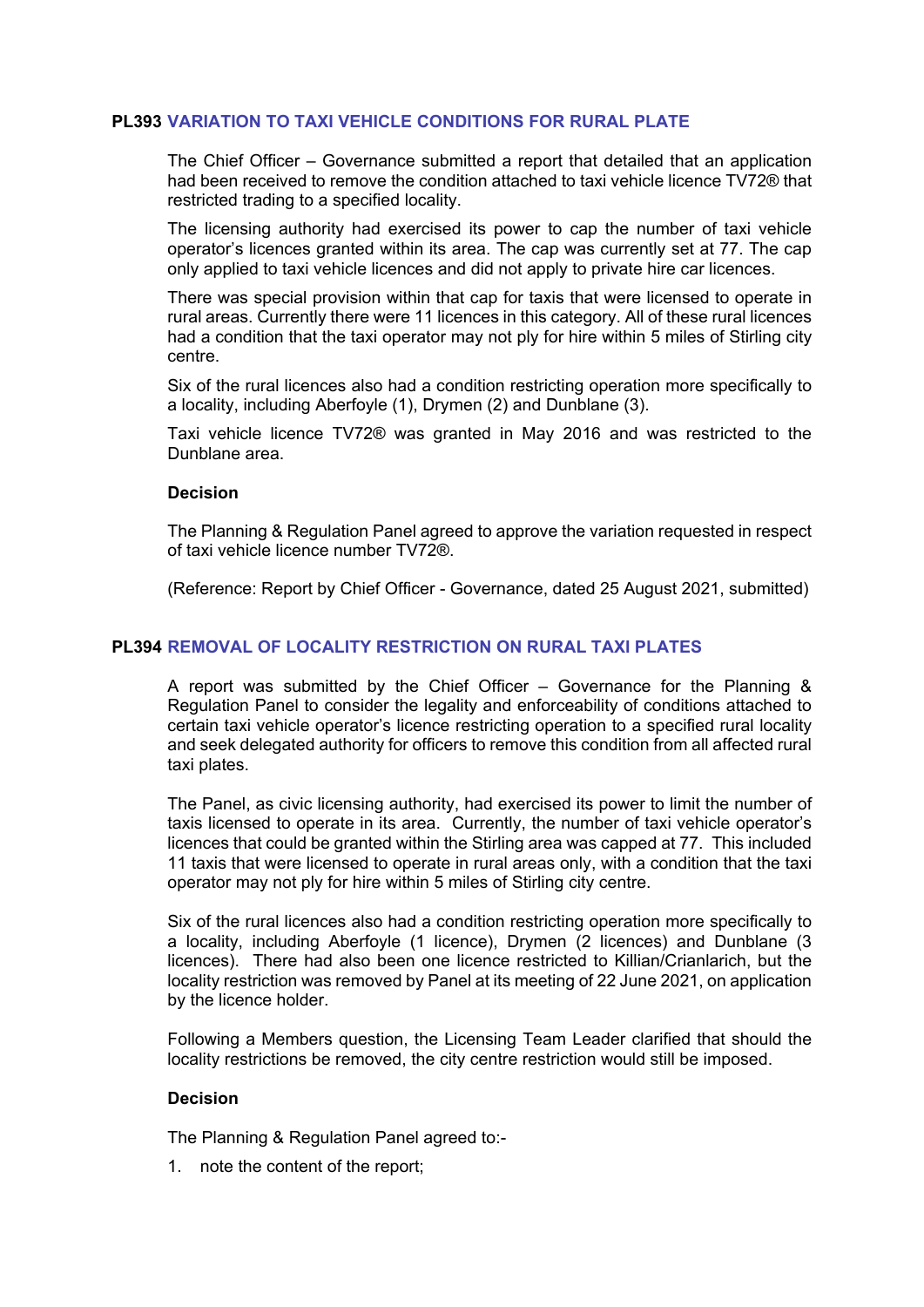- 2. delegate authority to officers to remove the locality restriction from rural taxi plates; and
- 3. note that officers would refund the application fee to any licence holder who had previously submitted an application to remove the restriction.

(Reference: Report by Chief Officer - Governance, dated 26 August 2021, submitted)

# **PL395 APPLICATION FOR RESTRICTED TAXI VEHICLE LICENCE**

The Chief Officer – Governance submitted a report that detailed an application had been received for the Grant of a Taxi Vehicle Licence for the rural areas only.

The licensing authority had exercised its power to cap the number of taxi vehicles granted within its area. The cap was currently set at 77. That cap only applied to taxi vehicles licenses and did not apply to private hire care licenses.

There was a special provision within that cap for taxis that were license to operate in rural areas. Currently there were 11 license in this category. All of these licenses had a condition that the taxi operator may not ply for hire within 5 miles of Stirling city centre.

### **Decision**

The Planning & Regulation Panel agreed to approve the application for the grant of a taxi vehicle licence with the conditions detailed within paragraph 2.2 of the submitted report.

(Reference: Report by Chief Officer - Governance, dated 25 August 2021, submitted)

#### **Council resolved that under Section 50A (4) of the Local Government (Scotland) Act 1973, the public be excluded from the Meeting for the following items of business on the grounds that it involved the disclosure of exempt information as defined in Paragraphs 4 and 6 of Part 1 of Schedule 7A of the Local Government (Scotland) Act 1973.**

Councillor MacPherson as Chair of the Planning & Regulation Panel updated the meeting on the procedures related to MS Teams Civic Hearing process and the protocols that all should adhere to throughout the next three items.

# **PL396 DETERMINATION OF A CIVIC LICENCE APPLICATION: TAXI DRIVER'S LICENCE**

[A report was submitted by the Chief Officer – Governance that provided detail in](/forms/request.htm)  relation to an application for a taxi driver's licence, to be determined by the Planning & Regulation Panel as the civic licensing authority.

The Licensing Team Leader advised the Panel that the applicant had been given the opportunity to attend and provide clarity on their application, no response was received.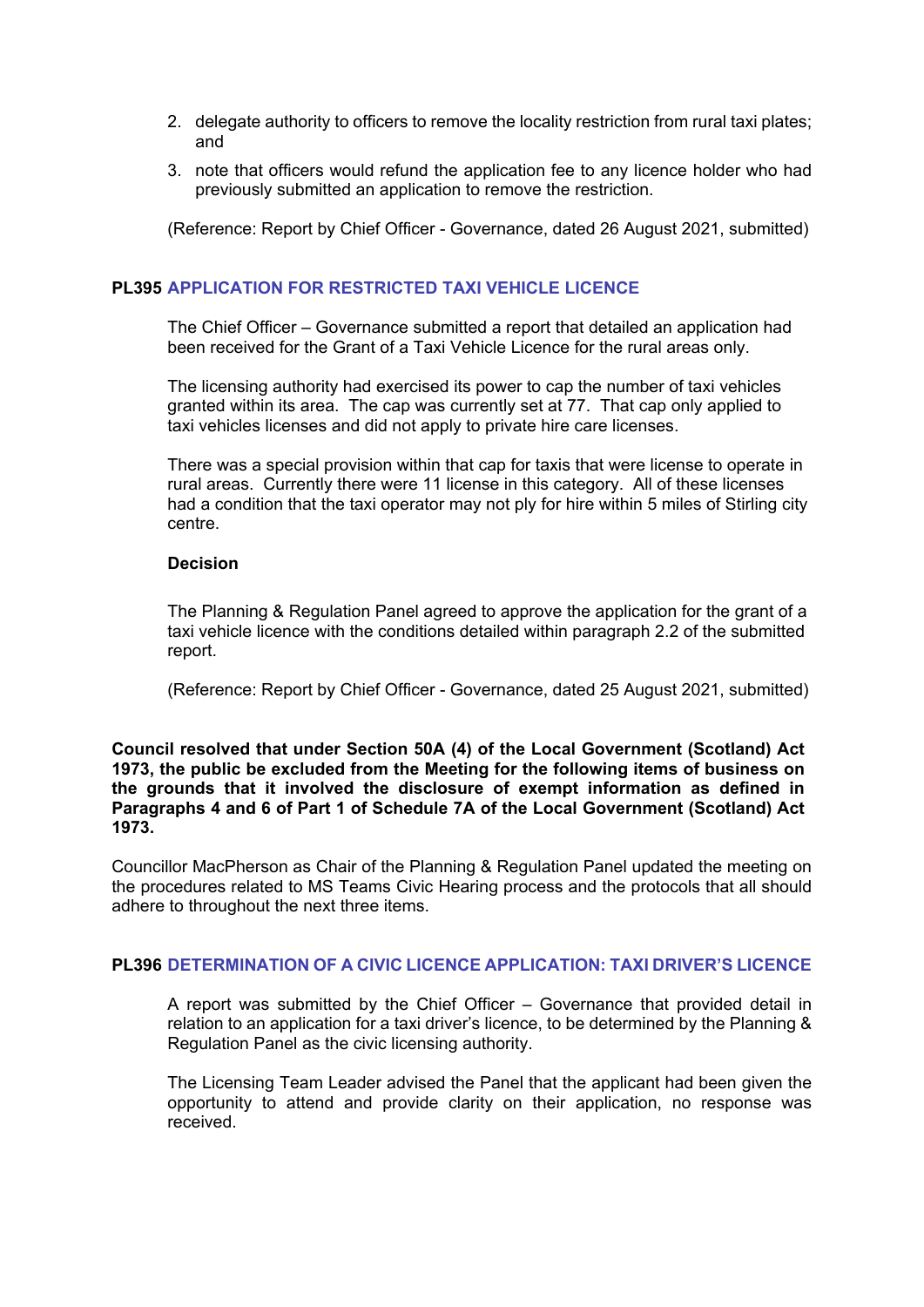The Chair, following the procedures in respect to a Civic Licensing Hearing advised that Police Scotland were in attendance and were given the opportunity to provide clarity on the application.

#### **Decision**

The Planning & Regulation Panel agreed to:

- 1. note the contents of this report and
- 2. refuse to grant the licence.

(Reference: Report by Chief Officer - Governance, dated 25 August 2021, submitted)

# **[PL397 DETERMINATION OF A CIVIC LICENCE APPLICATION:](/forms/request.htm) TAXI DRIVER'S LICENCE**

A report was submitted by the Chief Officer – Governance that provided detail in relation to an application for a taxi driver's licence, to be determined by the Planning & Regulation Panel as the civic licensing authority.

The Licensing Team Leader advised the Panel that the applicant had been given the opportunity to attend and provide clarity on their application, no response was received.

The Chair, following the procedures in respect to a Civic Licensing Hearing advised that Police Scotland were in attendance and were given the opportunity to provide clarity on the application.

### **Decision**

The Planning & Regulation Panel agreed to:

- 3. note the contents of this report and
- 4. refuse to grant the licence.

(Reference: Report by Chief Officer - Governance, dated 25 August 2021, submitted)

# **PL398 DETERMINATION OF A CIVIC LICENCE APPLICATION: TAXI DRIVER'S LICENCE**

[A report by the Chief Officer – Governance was submitted that provided detail in](/forms/request.htm)  relation to an application for a taxi driver's licence, to be determined by the Planning & Regulation Panel as the civic licensing authority.

The Licensing Team Leader advised the Panel that the applicant had been given the opportunity to attend and provide clarity on their application. The applicant accepted the opportunity to attend.

> The Chair adjourned the meeting at 12.40pm to allow Licensing Team Leader to contact the applicant.

The Meeting reconvened at 12.50pm, noting All Elected Members, with the exception of Councillor Houston who left at the adjournment, were present.